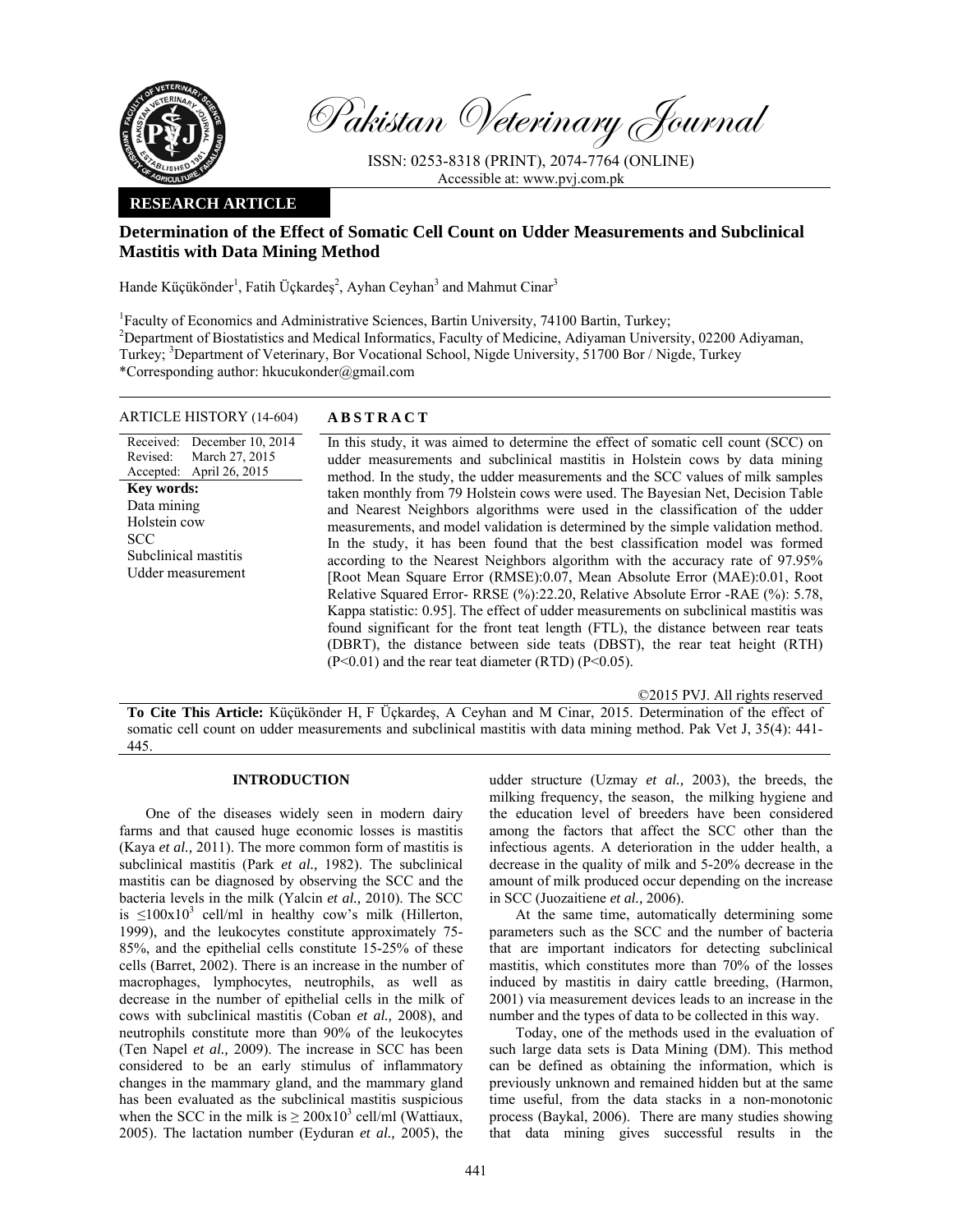classification processes in the field of dairy cattle breeding. For instance, Ortiz-Pelaez and Pfeiffer (2008) used three different data mining techniques including logistic regression, classification trees and factor analysis in order to classify the cattle herds according to the disease risk. Kamphuis *et al*. (2009) used the classification tree which is a data mining method to determine subclinical mastitis, and could be used as an appropriate method in diagnosing this disease. Grzesiak *et al*. (2011) used the Naive Bayes classifier (NBC), and classification and regression trees (CART) methods of the data mining in order to detection of difficult conceptions in dairy cows, and they stated that these methods can be useful for the breeders.

The aim of this study was to classify the fact of subclinical mastitis in Holstein cows with the Bayesian Net, Decision Table and Nearest Neighbors algorithms of data mining depending on SCC and to determine the udder measurement characteristics that are effective in catching subclinical mastitis according to the best classifier model that is formed.

# **MATERIALS AND METHODS**

**Animal and feeding management:** In the study, 30 cows in the  $1<sup>st</sup>$  lactation and 49 cows in the  $2<sup>nd</sup>$  lactation, as a total of 79 Holstein cows in a farm in Nigde province (Turkey) were used. It was ensured that the trial material cows were not taken between the  $3<sup>rd</sup>$  and the  $30<sup>th</sup>$  of the lactation, and there was no structural (anatomical) defects and clinical mastitis in their udders. Cows were grouped according to lactation period and fed by total mix ration (TMR) having different feed ingredients (Table 1).

**Table1:** Total Mix Ration (TMR) and calculated nutrient content for lactating cows

| Feed ingredients                           | <b>TMR</b>   |                                        |           |  |  |
|--------------------------------------------|--------------|----------------------------------------|-----------|--|--|
|                                            | The          | Peak yield<br>Period<br>$(2-5$ months) | Low yield |  |  |
|                                            | beginning of |                                        | Period    |  |  |
|                                            | lactation    |                                        | $(6-10)$  |  |  |
|                                            | (1 month)    |                                        | months)   |  |  |
| Roughage /concentrated feed                | 43:57        | 40:60                                  | 46:54     |  |  |
| rate $(\%)$                                |              |                                        |           |  |  |
| Calculated nutrient content (Dry Matter %) |              |                                        |           |  |  |
| Crude protein (%)                          |              | 17.3                                   | 16        |  |  |
| Metabolic energy (kcal/kg)                 | 2968         | 2932                                   | 2661      |  |  |
| ADF (%)                                    | 19.8         | 19.1                                   | 24.2      |  |  |
| <b>NDF</b> (%)                             | 32.3         | 33.I                                   | 40.5      |  |  |

**Udder measurements:** The udder measurements were taken before milking. Front teat length (FTL), rear teat length (RTL), distance between front teats (DBFT), distance between rear teats (DBRT), distance between side teats (DBST), front teat diameter (FTD), rear teat diameter (RTD), front teat height (FTH) and rear teat height (RTH) were measured. The measurements were taken according to the method reported by Kuczaj (2003) and Kul *et al.* (2006) using measurement stick and measurement strip.

**Somatic cell count (SCC):** Individual milk samples were collected monthly with in-line milk meters and transferred into 50 ml plastic tubes, and SCC were measured from fresh milk samples by DeLaval Cell Counter (DeLaval Int. AB, Tumba, Sweden). The relationship of the SCC values of the milk samples taken from the cows with

subclinical mastitis was separated into classes as; not seen  $(<200x10^3$  cell/ml), low  $(200-500x10^3$  cell/ml), widespread  $(500-1000 \times 10^{3} \text{ cell/ml})$  and epidemic  $(>1000 \times 10^{3} \text{ cell/ml})$ in the light of the information existed in the literature (Wattiaux, 2005; Kul *et al.,* 2006).

**Data mining method:** Data mining (DM) is an important process step for obtaining meaningful information from the data, in other words, is a process of information discovery. In this aspect, the DM can be regarded as a step in the realization of the discovery part of the core information discovery as well as regarded as an independent process in databases (Tuzunturk, 2010). There are many methods (techniques) in DM and the categories that are accepted as widely used were conducted by J. Han. According to him, these categories were made in six different ways, including Characterization and Discrimination, Association Analysis, Classification and Prediction, Cluster Analysis, Outlier Analysis and Evolution Analysis (Ertugrul *et al*., 2013). The DM used in this study is a classification application, and first the data was optimized for analysis. Then, Bayesian Net, the Decision Table and the Nearest Neighbors algorithms, which are included in Weka program, were used and the best classifier model within the models made by these algorithms was chosen. The simple validation method was used for testing the model validation (Weka, 2013). This model was used in order to classify the subclinical mastitis incidence and to estimate it. Secondly, udder measurement characteristics effective in the risk of developing subclinical mastitis were determined using chi-square test statistics. In addition, the effect of SCC on developing this disease was analyzed.

In order to compare the Bayesian Net, the Decision Table and the Nearest Neighbors algorithms, the Root Mean Squared Error (RMSE), the Mean absolute error (MAE), the Root relative squared error (RRSE), the Relative absolute error (RAE) and the Kappa statistic (K) were used. According to these criteria, the model giving high K and low RMSE, RRSE and RAE value has shown a better fit. The equations and the equation terms are given below.

$$
K = \frac{P_{G} - P_{B}}{1 - P_{B}}, \quad P_{G} = \frac{\sum_{i=1}^{n} G_{i}}{n}, \qquad P_{B} = \frac{\sum_{i=1}^{n} R_{i} C_{i}}{n^{2}},
$$
  
\n
$$
MAE = \frac{1}{n} \sum_{i=1}^{n} |t_{i} - o_{i}|, \quad RMSE = \sqrt{\frac{1}{n} \sum_{i=1}^{n} |t_{i} - o_{i}|^{2}},
$$
  
\n
$$
RAE = \frac{\sum_{i=1}^{n} |t_{i} - o_{i}|}{\sum_{i=1}^{n} |t_{i} - \overline{t}|}, \quad RRSE = \sqrt{\frac{\sum_{i=1}^{n} |t_{i} - o_{i}|^{2}}{\sum_{i=1}^{n} |t_{i} - \overline{t}|^{2}}}
$$

Where,  $P_G$  and  $P_B$  refer to the observed and expected probabilities, respectively, and others indicate the followings:  $G_i$ : the observed frequency of the i<sup>th</sup> row and column,  $R_i$ : the total frequency of  $i^{th}$  row,  $C_i$ : the total frequency of  $i<sup>th</sup>$  column, n: the total number of observations,  $\overline{t}$ : the mean of target values, t<sub>i</sub>: estimated value of the  $i<sup>th</sup>$  class, and  $o_i$ : the actual value of the  $i<sup>th</sup>$  class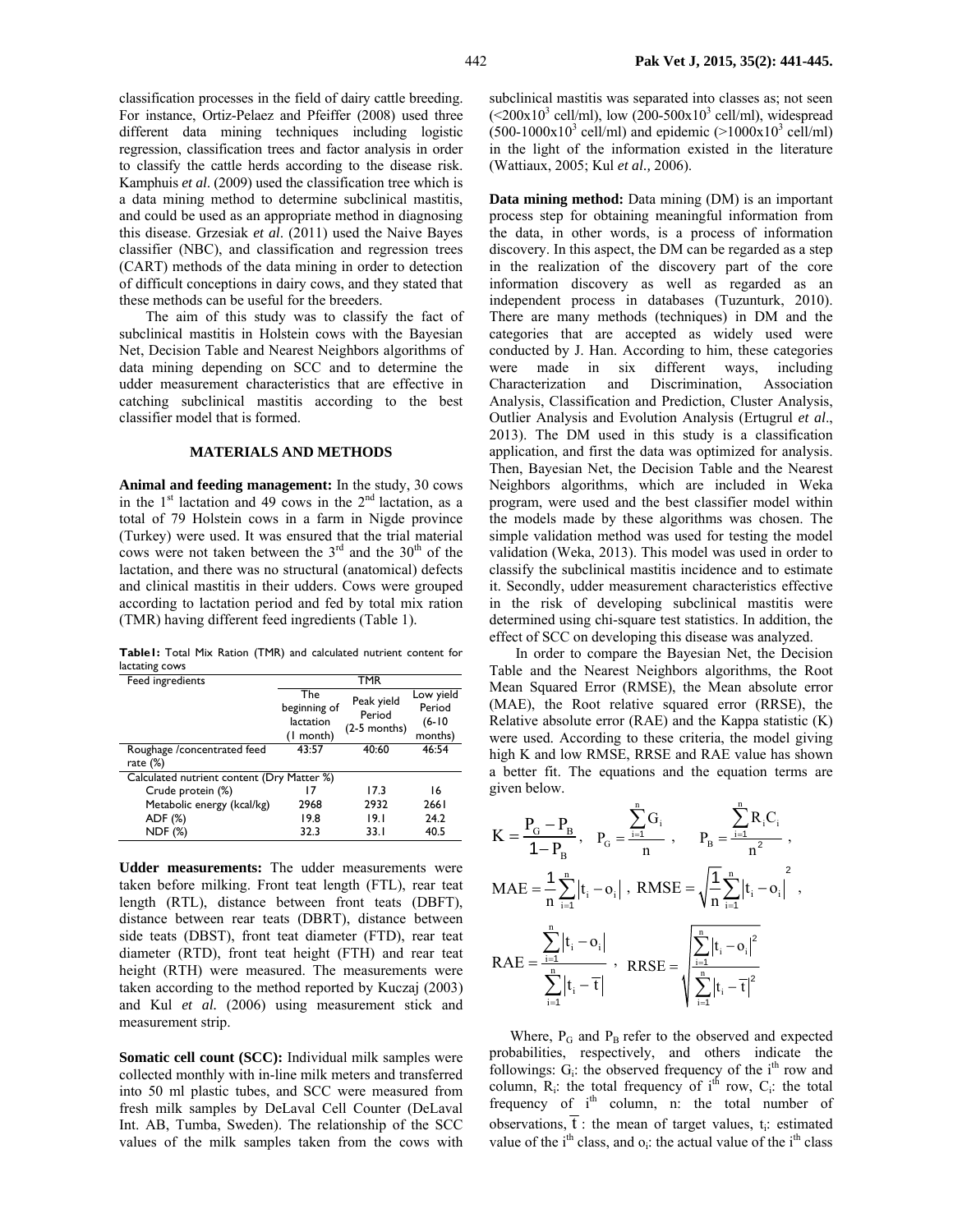**Table 2:** The results of the milk samples classification of Bayesian net, Decision Table and Nearest Neighbors algorithm

| Algorithm total          | Classification result of each algorithm |                        |            | Error variance values |                            |      |       |       |
|--------------------------|-----------------------------------------|------------------------|------------|-----------------------|----------------------------|------|-------|-------|
| (391)                    | <b>Correctly Classified</b>             | Incorrectly classified | Time taken | Kappa                 | MAE<br>RAE%<br><b>RMSE</b> |      | RRSE% |       |
|                          | Samples (%, Value)                      | samples (%, Value)     | (seconds)  | statistic             |                            |      |       |       |
| Bayesian net             | 73.65(289)                              | 26.35 (102)            | 0.03       | 0.02                  | 0.21                       | 0.33 | 98.37 | 99.38 |
| Decision table           | 74.42(291)                              | 25.58 (100)            | 0.09       | 0.06                  | 0.20                       | 0.32 | 97.01 | 98.49 |
| <b>Nearest Neighbors</b> | 97.95(383)                              | 2.05(8)                | 0.01       | 0.95                  | 0.01                       | 0.07 | 5.78  | 22.20 |

**Table 3:** Irregularity matrix according to the result of the Nearest Neighbors algorithm

| <b>Classes</b> |                                                                                                                                                                                                                                                                                |      |    | Low Not Epidemic Widespread Total |     | The success    |  |
|----------------|--------------------------------------------------------------------------------------------------------------------------------------------------------------------------------------------------------------------------------------------------------------------------------|------|----|-----------------------------------|-----|----------------|--|
|                |                                                                                                                                                                                                                                                                                | seen |    |                                   |     | rate of number |  |
|                |                                                                                                                                                                                                                                                                                |      |    |                                   |     | of correctly   |  |
|                |                                                                                                                                                                                                                                                                                |      |    |                                   |     | classified     |  |
|                |                                                                                                                                                                                                                                                                                |      |    |                                   |     | samples (%)    |  |
| Not seen       | 0                                                                                                                                                                                                                                                                              | 288  | 0  |                                   | 288 | 100            |  |
| Low            | 52                                                                                                                                                                                                                                                                             | 6    | 0  | 0                                 | 58  | 89.65          |  |
| Widespread     | 0                                                                                                                                                                                                                                                                              | 2    | 0  | 25                                | 27  | 92.59          |  |
| Epidemic       | 0                                                                                                                                                                                                                                                                              | 0    | 18 | 0                                 | 18  | 100            |  |
| $\blacksquare$ | $(0.001, 0.01, 0.01, 0.01, 0.01, 0.01, 0.01, 0.01, 0.01, 0.01, 0.01, 0.01, 0.01, 0.01, 0.01, 0.01, 0.01, 0.01, 0.01, 0.01, 0.01, 0.01, 0.01, 0.01, 0.01, 0.01, 0.01, 0.01, 0.01, 0.01, 0.01, 0.01, 0.01, 0.01, 0.01, 0.01, 0.$<br>$\sim$<br>$\sim$ $\sim$ $\sim$ $\sim$ $\sim$ |      |    |                                   |     |                |  |

Accuracy rate % = (288+52+25+18)/391=97.95%

(Weka, 2013). The degree of compliance of the Kappa statistic is classified as  $[<0]$  bad,  $[0:01-0:20]$  poor,  $[0:21-$ 0:40] not bad, [0.41-0.60] medium, [0.61-0.80] good and [0.81-0.92] very good, [0.93-1] excellent (Boyacıoglu and Guneri, 2006).

The 3.6.9 version of Weka software package was used in evaluating performances of data mining algorithms during the process of the classification of subclinical mastitis (Weka, 2013). The SPSS 15.0 package program was used for chi-square analysis (SPSS, 2006).

# **RESULTS**

The milk instances that subclinical mastitis observed in Holstein cows were determined as a result of the classification of udder measurement values according to three different Data Mining algorithms. The results of the classification and the error variance values of Bayesian Net, Decision Table and Nearest Neighbors algorithms were as in Table 2. Accordingly, the RMSE, MAE, RRSE (%) and RAE (%) values of the created models were found in the range of 0.07-0.33, 0.01-0.21, 22.20-98.38 and 5.78-98.37, respectively (Table 2). When the models compared in terms of error criteria, the kappa statistic of the Nearest Neighbors Algorithms which has the lowest value was found as 0.95. Also, in revealing the relationship that exists between variables, the accuracy rate was determined to be higher than the others (Table 2).

According to this model, 383 milk samples from a total of 391 were classified accurately with the accuracy rate of 97.95%. The accuracy of subclinical mastitis class values was found as in Table 3 according to the Nearest Neighbours algorithm that successfully separates classes from each other accurately and with minimal errors. According to these results, only 8 of the milk samples were incorrectly classified according to this algorithm. Considering the measured udder values, it has been determined that 26.4% of cows in the herd can have subclinical mastitis, while 73.6% of them do not have (Table 3).

The distributions of the milk samples with subclinical mastitis according to the udder measurements were presented Table 4. The effect of udder measurement groups on subclinical mastitis was significant in the groups FTL, DBST, DBRT, RTH and in RTD, while it

was non-significant in the groups RTL, FTH, DBFT and FTD. When the FTH and RTH increases, the risk of having subclinical mastitis decreases, but it has been seen that this effect is non-significant  $(P>0.05)$  in the FTH group, while this is significant in the RTH group (P<0.05). When the diameter of teat analyzed, it was noted that the FTD of 69.5 % of the cows with subclinical mastitis is between 2.5-3 cm, in 7.4% is more than 3.1 cm, although the difference was non-significant. For RTD, the teat diameter of 66.3 % of the cows ranges between 2.5-3 cm, and of  $7.4\%$  had  $>3.1$  cm, while the difference was significant. It was further observed that in 55.8% of the cows according the DBFT was between 16-24 cm, and in 1.1% was >32 cm and difference was non-significant. However, the difference was significant for DBRT and DBST (P<0.01) (Table 4).

In this study, RTH and FTH had negative correlation with not seen  $(P<0.01)$  group, RTH and FTH had positive correlation with low  $(P<0.05, P<0.01)$  group. Also, that the RTD was found to be significant positive correlation with epidemic (P<0.05) group (Table 5).

#### **DISCUSSION**

The discrepancies in udder structure increase the risk of many diseases such as mastitis and shorten the life of the cow. It induces economic costs, mainly consisting of discarded milk, increased health care costs and reduced milk quality (de Haas, 2003). High favorable genetic correlations are estimated between teat length, udder depth, fore udder attachment and udder balance and cases of clinic mastitis in several populations of dairy cows (Lund *et al.,* 1994; Rupp and Boichard, 1999). Cows with shorter teats, higher udders and tighter fore-udder attachment were genetically less likely to develop mastitis (de Haas, 2003). Also the udder size cow has increased the milk yield (Sekerden *et al.,* 2009).

In the study, the subclinical mastitis status according to the SCC values is divided into 4 different classes including not seen, low, widespread and epidemic. The Bayesian Net, Decision Table and Nearest Neighbours algorithms were used in the classification. It was found that 26.4% of the cows in the herd may have subclinical mastitis, while 73.6% of them do not when cows are classified according to the udder measurement values. This also shows that about 1/4 of the cows in the herd could have an intra-mammary infection. The rate of 26.4% of the cows having subclinical mastitis found by data mining method is lower than the rate of 36% of cows having subclinical mastitis found in the study reported by Kaygisiz and Karnak (2012), while it has been found higher than the rate of 0-5.3% reported by Kaya *et al.* (2011). These differences are thought to be sourced by factors such as the season, nutrition, lactation stage, other infections that the animal has and the type of bacteria that causes subclinical mastitis.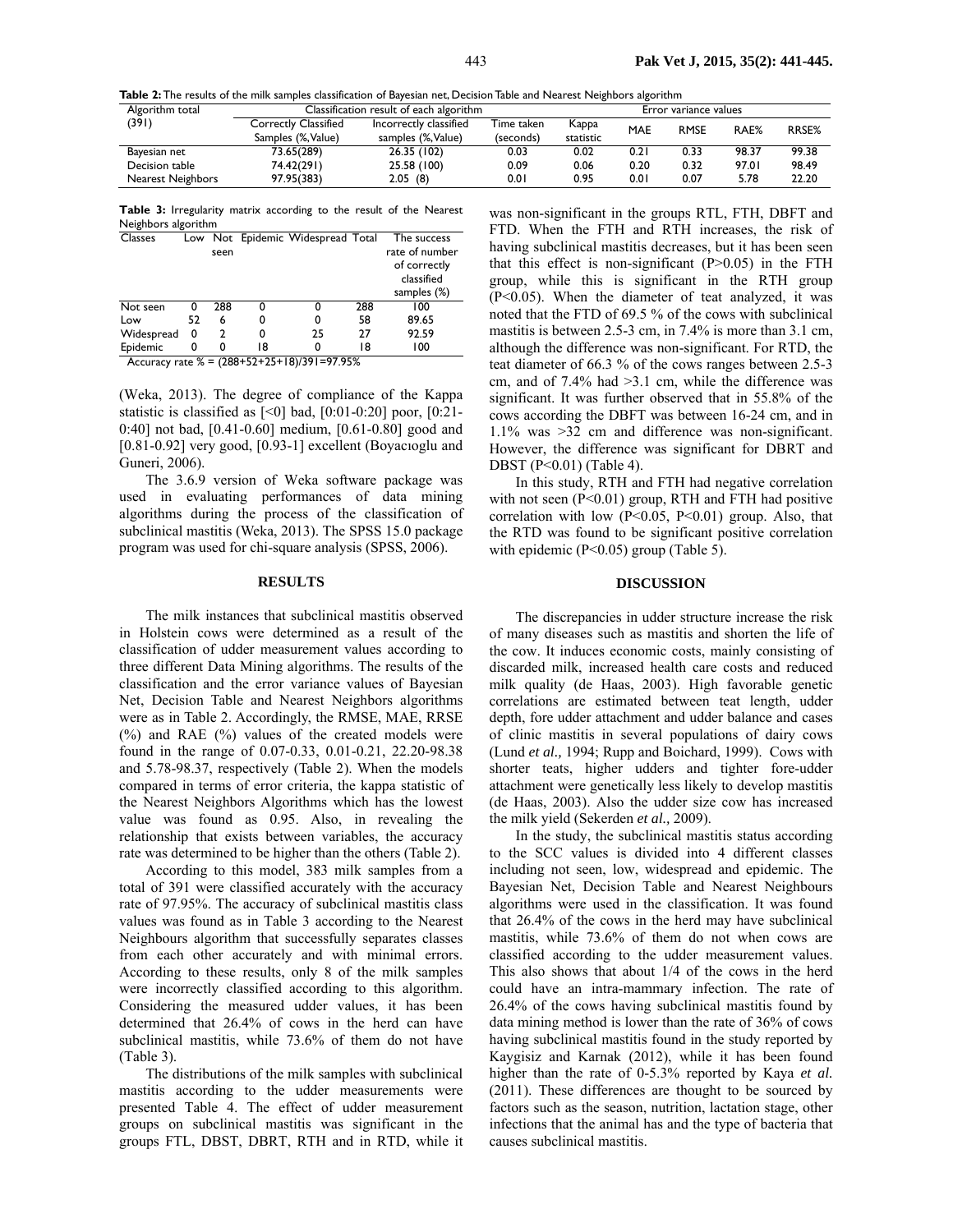**Table 4:** The distribution of the milk samples with subclinical mastitis according to the udder measurements

| Groups      | Low       | Widespread | Epidemic | Groups      | Low       | Widespread | Epidemic  |
|-------------|-----------|------------|----------|-------------|-----------|------------|-----------|
|             | f $(\%)$  | f(%)       | f $(\%)$ |             | f $(\%)$  | f $(\%)$   | f $(\%)$  |
| <b>FTL</b>  | ≸         |            |          | RTL         | Ns        |            |           |
| $4-5$       | 34(65.4)  | 6(24.0)    | 0(0)     | $3-4$       | 19 (36.5) | 6(24)      | 7(38.9)   |
| $6-7$       | 9(17.3)   | 17(68.0)   | 3(16.7)  | 5-6         | 31(59.6)  | 16(64)     | 11(61.1)  |
| $8-9$       | 7(13.5)   | 2(8)       | 14(77.8) | 7-8         | (1.9)     | 3(12)      | 0(0)      |
| >10         | 2(3.1)    | 0(0)       | 1(5.6)   | >9          | 1(1.9)    | 0(0)       | 0(0)      |
| <b>DBFT</b> | Ns        |            |          | <b>RTH</b>  | $**$      |            |           |
| $7 - 15$    | 18(34.6)  | 10(40)     | 5(27.8)  | 34-40       | 2(3.8)    | 0(0)       | 3(16.7)   |
| $16-24$     | 28 (53.8) | 15(60)     | 10(55.6) | $41 - 47$   | 17(32.7)  | 4(16)      | 4(22.2)   |
| $25 - 31$   | 5(9.6)    | 0(0)       | 3(16.7)  | 48-54       | 16(30.8)  | 6(24)      | 7(38.9)   |
| >32         | 1(1.9)    | 0(0)       | 0(0)     | >54         | 17(32.7)  | 15(60)     | 4(22.2)   |
| FTH         | <b>Ns</b> |            |          | <b>FTD</b>  | Ns        |            |           |
| $41 - 47$   | 18(34.6)  | 4(16)      | 7(38.9)  | $1 - 2.5$   | 13(25)    | 5(20)      | 4(22.2)   |
| 48-54       | 23(44.2)  | 10(40)     | 6(33.3)  | $2.51 - 3$  | 38 (73.1) | 17 (68)    | 11(61.1)  |
| >54         | 11(21.2)  | 11(44)     | 5(27.8)  | >3.1        | 1(1.9)    | 3(12)      | 3(16.7)   |
| <b>DBRT</b> | $**$      |            |          | <b>DBST</b> | **        |            |           |
| 4-6         | 2(3.8)    | 0(0)       | 3(16.7)  | $7 - 12$    | 9(17.3)   | 6(24)      | 0(0)      |
| 7-9         | 15(28.8)  | 8(32)      | 3(16.7)  | $13 - 18$   | 37(71.2)  | 16(64)     | 2(11.1)   |
| $10 - 12$   | 28 (53.8) | 11(44)     | 4(22.2)  | $19-24$     | 6(11.5)   | 3(12)      | 2(11.1)   |
| >13         | 7(13.5)   | 6(24)      | 8(44.4)  | $>25$       | 0(0)      | 0(0)       | 14 (77.8) |
| <b>RTD</b>  | $\ast$    |            |          |             |           |            |           |
| $1 - 2.5$   | 14(26.9)  | 5(20)      | 6(33.3)  |             |           |            |           |
| $2.51 - 3$  | 38(73.1)  | 16(64)     | 9(50)    |             |           |            |           |

\*: P<0.05; \*\*: P<0.01; Ns: P>0.05; FTL: Front teat length, RTL: Rear teat length, DBFT: Distance between front teats, DBRT: Distance between rear teats, DBST: Distance between side teats, FTD: Rear teat diameter, RTD: Rear teat diameter, FTH: Front teat height, RTH: Rear teat height.

**Table 5:** The correlation between udder characteristics of the cows and individual log<sub>10</sub>SCC

>3.1 0 (0) 4 (16) 3 (16.7)

|                       | ◡         |          |            |          |
|-----------------------|-----------|----------|------------|----------|
| Traits                | Not seen  | Low      | Widespread | Epidemic |
| <b>FTL</b>            | $-0.003$  | $-0.21$  | $-0.09$    | 0.28     |
| <b>RTL</b>            | 0.07      | $-0.09$  | $-0.20$    | 0.26     |
| <b>FTH</b>            | $-0.15**$ | $0.34*$  | 0.16       | $-0.06$  |
| RTH                   | $-0.15**$ | $0.43**$ | 0.25       | $-0.03$  |
| <b>DBFT</b>           | 0.03      | $-0.23$  | $-0.22$    | $-0.24$  |
| <b>DBST</b>           | $0.17**$  | $-0.16$  | $-0.25$    | 0.28     |
| <b>DBRT</b>           | $-0.009$  | 0.06     | 0.08       | $-0.33$  |
| FTD                   | 0.04      | 0.21     | $-0.06$    | 0.38     |
| <b>RTD</b>            | 0.03      | 0.23     | 0.07       | $0.68*$  |
| *: P<0.05; **: P<0.01 |           |          |            |          |

The values of FTL, DBST, DBRT, RTH (P<0.01) and RTD  $(P<0.05)$  of the cows in the study are suggestive in having subclinical mastitis, and consequently also an increase has been found in their SCC values, and this shows similarities with the statement of Rogers and Hargrove (1993) that the cows with higher SCC have a high udder base. Furthermore, it has been found consistent with the statement of Bardakcioglu *et al.* (2011) that rear udder diameter, the rear udder height from the ground have an important effect on mastitis, but has been found inconsistent with the statement that front teat height from the ground has an important effect. In the cow groups of RTL, FTH, DBFT and FTD, it has been observed that the subclinical mastitis case increases depending on SCC values; however, it has been determined that it is not statistically important.

At the same time, that this correlation has been found higher in groups with subclinical mastitis can be considered as an indicator for the infection occurs in udder structures. In the group that subclinical mastitis is not seen the relationship between DBFT and DBRT with SCC was 0.03 and -0.009, respectively (Table 5), and these values were lower than the correlation levels of 0.08 and 0.22 reported by Kuczaj (2003). The correlation level of DBST and SCC has been found statistically important  $(P<0.01)$  with the value of 0.17, and was higher than the value of -0.07 reported by Kuczaj (2003). A negative

relationship was found with the value of -0.15 between FTH and SCC, and RTH and SCC. This value was lower for FTH, and higher for RTH than the values of 0.29 and - 0.30 reported by Kuczaj (2003). This has been thought to result from the differences in cow breeding and feeding conditions.

**Conclusion:** The measurements of FTL, RTH, RTD, DBST and DBRT in cases of subclinical mastitis in Holstein cows corresponded with SCC values and were significant. This data mining study conducted in the field of dairy cow breeding is thought to be an alternative method for the researchers working in this field in determining subclinical mastitis by correlating udder measurements with the SCC values, especially in decision-making and large-scale data analysis. We suggest that the Nearest Neighbors algorithm could be used to the classification and with the highest accuracy rate. This information can be help to identify mastitis risk factors for herd health control program. It will also serve as a guide for developing sustainable milk quality goals and provide the means for monitoring progress towards those goals. In addition, our study results show that SCC values in the cows are in compliance with Republic of Turkey Ministry of Food, Agriculture and Livestock and EU affairs norms.

**Author's contribution:** AC and MC undertook experimental work, designing the experiment and acquisition of data (milk samples, SCC and teat measurements), HK and FU analyzed the statistical data and interpreted the results of analysis. Additionally, all authors interpreted during referee's progress critical revision of the manuscript**.** 

**Acknowledgement:** The authors would like to thank the Department of Scientific Research Projects, Nigde University, for funding the project (Project Number: 99/14).